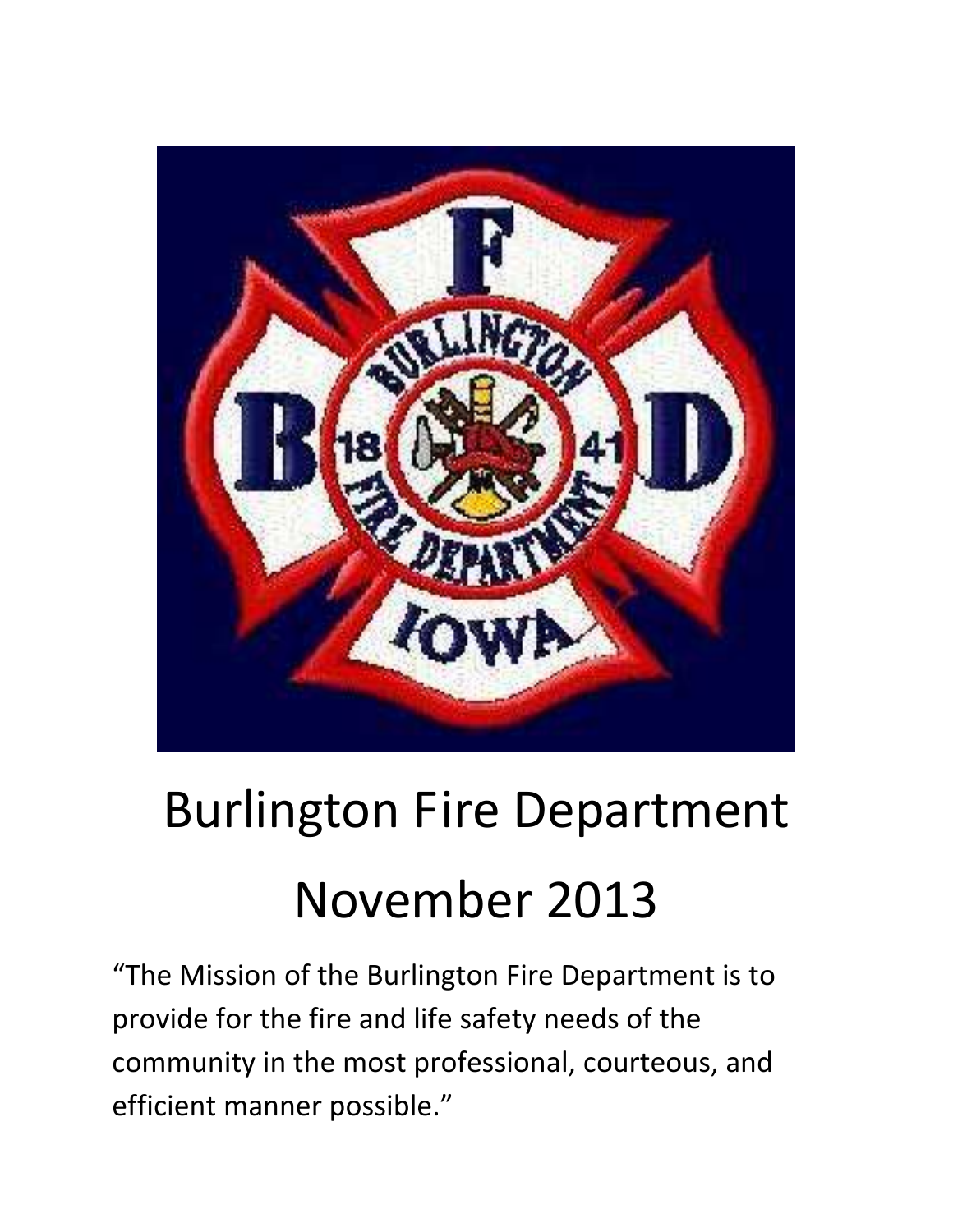### **Fire Prevention**

 Fire Marshall Crooks completed 28 inspections or re-inspections in November, including 2 motels. To date he has competed 4 hotel/motel inspections with various results. He has found some serious deficiencies, most notably a lack of working smoke detectors in one motel, and some minor issues. The life safety issues, such as a lack of working smoke detectors, must be remedied immediately, while other problems can be addressed prior to a reinspection (normally in 30 days).

## **Operations**

In November we had 122 fire-related incidents and 272 ambulance calls. Included in the fire calls was a kitchen fire at the Burlington Apartments, 206 North 3<sup>rd</sup> Street. Below is a picture of the kitchen immediately after we stopped the water flow from 2 sprinkler heads. Other than the water damage there is very little evidence of a fire. Contrary to popular belief, only the sprinkler heads in the affected area will activate not every sprinkler head in the building.



In November our average response time for all ambulance calls including those out of town was 6 minutes 6 seconds. If we include only the calls in Burlington the average time is 5 minutes 12 seconds. On the fire side we averaged a 5 minute 1 second response time, including non-emergency calls.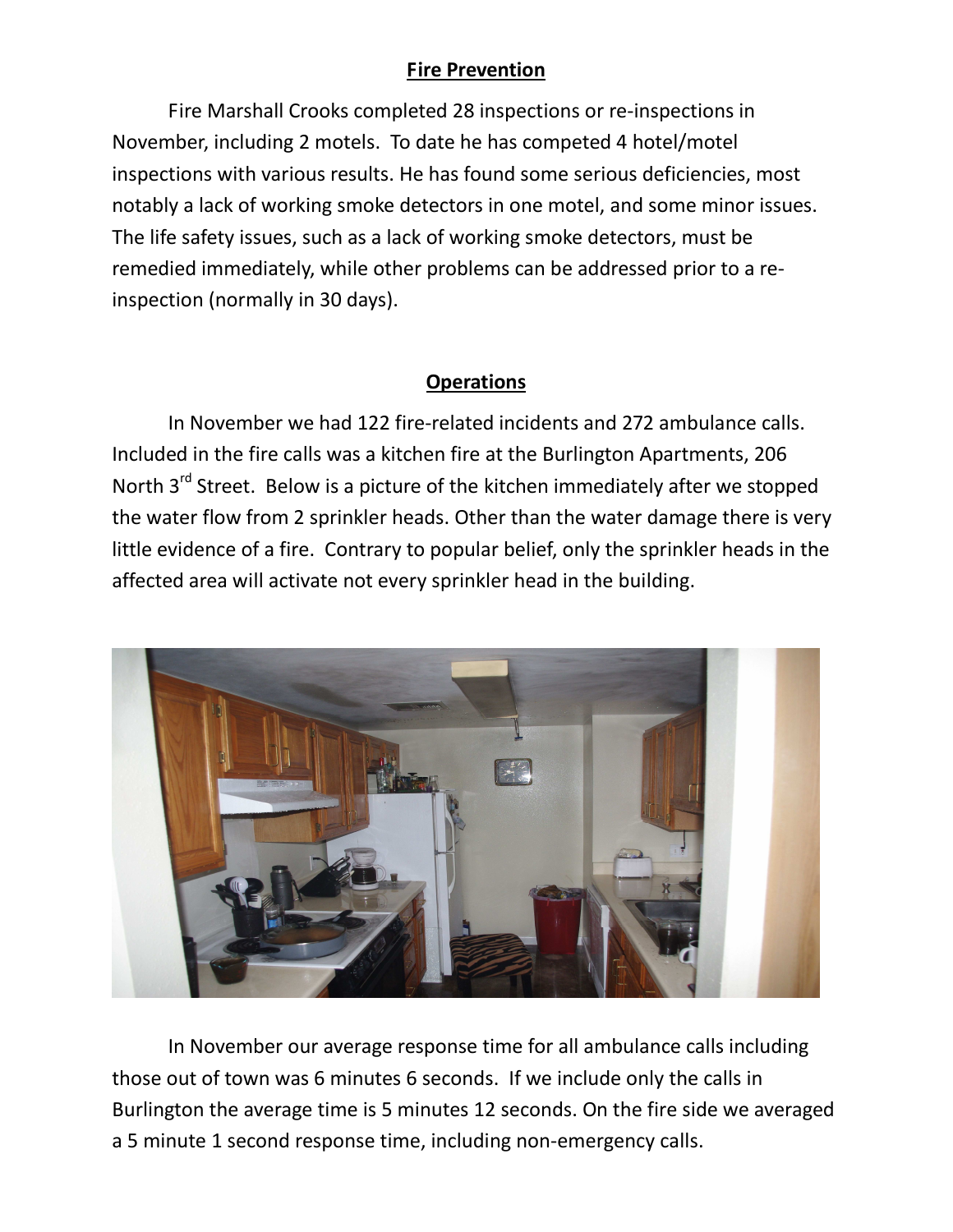Here is a picture of our completed rolling file system that the firefighters installed in the attic at Central Fire Station.



#### **Training**

 We had 83 hours of training in November. Four firefighters attended the Iowa Emergency Medical Service Association Conference in Des Moines. We are being reimbursed for their tuition (\$950) through the Des Moines County EMS Association. We also had two people attend the Advanced Cardiac Life Support Instructor class. This will enable us to have our ACLS classes in-house instead of hiring an outside instructor.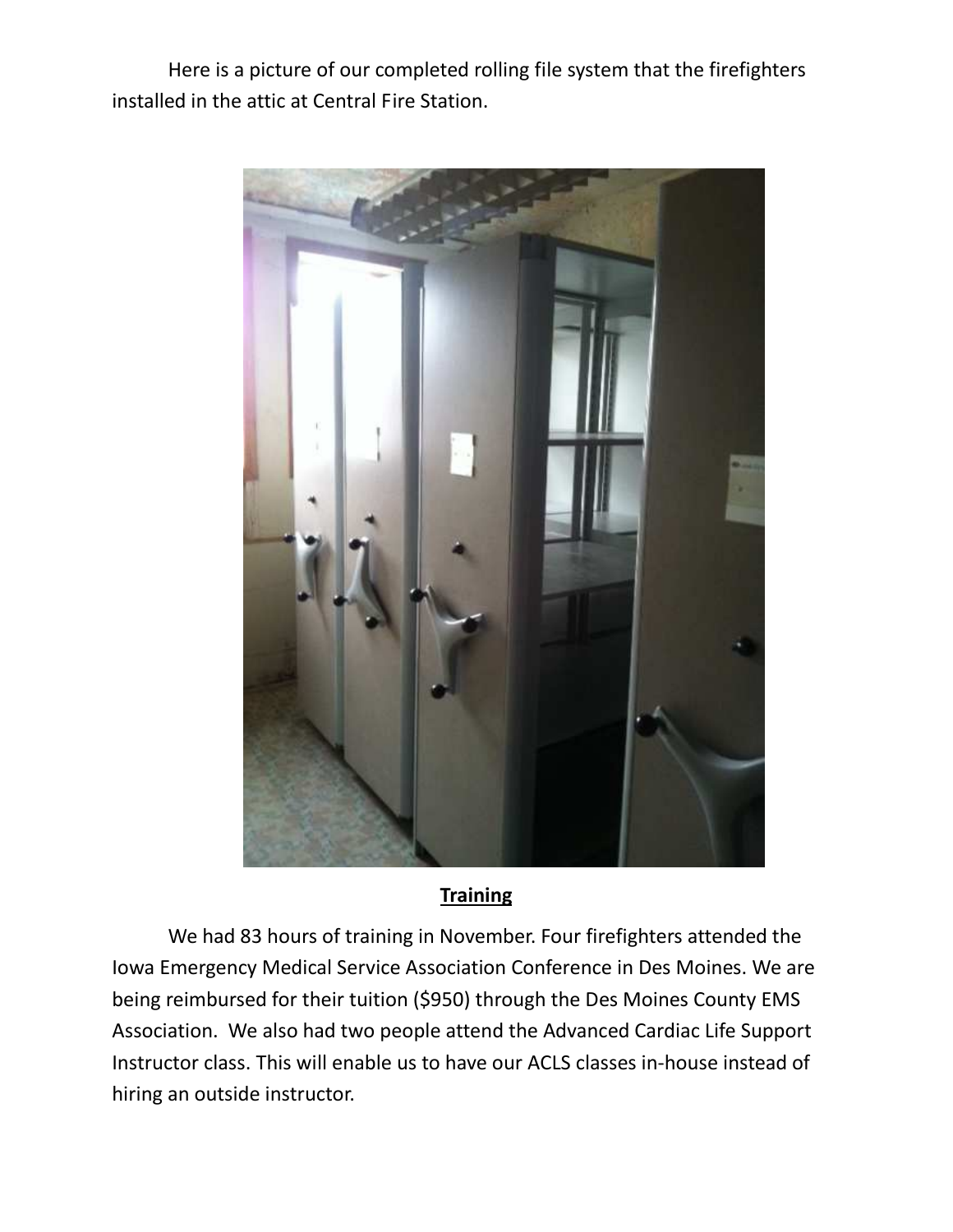

**Incident Types and Volume for November 2013** 

## **Ambulance Responses by District for November 2013**